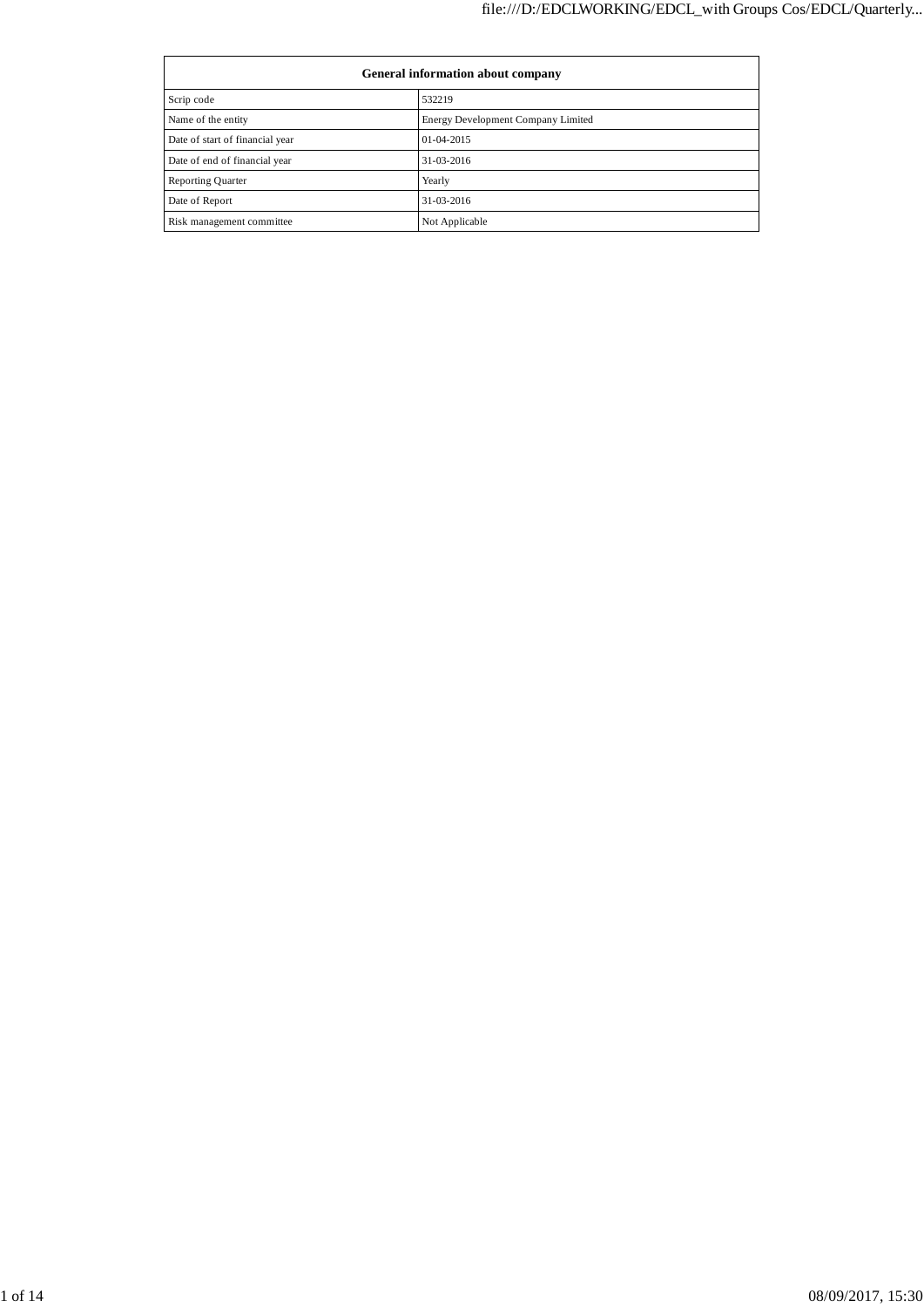|                | <b>Annexure I</b>                                                    |                            |                       |            |                                                                      |                            |                               |                                                  |                      |                                            |                                                                                      |                                                                                                         |                                                                                                                                                 |                |
|----------------|----------------------------------------------------------------------|----------------------------|-----------------------|------------|----------------------------------------------------------------------|----------------------------|-------------------------------|--------------------------------------------------|----------------------|--------------------------------------------|--------------------------------------------------------------------------------------|---------------------------------------------------------------------------------------------------------|-------------------------------------------------------------------------------------------------------------------------------------------------|----------------|
|                | Annexure I to be submitted by listed entity on quarterly basis       |                            |                       |            |                                                                      |                            |                               |                                                  |                      |                                            |                                                                                      |                                                                                                         |                                                                                                                                                 |                |
|                | I. Composition of Board of Directors                                 |                            |                       |            |                                                                      |                            |                               |                                                  |                      |                                            |                                                                                      |                                                                                                         |                                                                                                                                                 |                |
|                | Disclosure of notes on composition of board of directors explanatory |                            |                       |            |                                                                      |                            | Textu<br>Infor                |                                                  |                      |                                            |                                                                                      |                                                                                                         |                                                                                                                                                 |                |
|                |                                                                      |                            |                       |            | Disclosure of notes on composition of board of directors explanatory |                            |                               |                                                  |                      |                                            |                                                                                      |                                                                                                         |                                                                                                                                                 | Yes            |
| Sr             | Title<br>(Mr<br>Ms)                                                  | Name of<br>the<br>Director | PAN                   | <b>DIN</b> | Category 1<br>of directors                                           | Category 2<br>of directors | Category<br>3 of<br>directors | Date of<br>appointment<br>in the<br>current term | Date of<br>cessation | Tenure<br>of<br>director<br>(in<br>months) | No of<br>Directorship<br>in listed<br>entities<br>including<br>this listed<br>entity | Number of<br>memberships<br>in Audit/<br>Stakeholder<br>Committee(s)<br>including this<br>listed entity | No of post<br>of<br>Chairperson<br>in Audit/<br>Stakeholder<br>Committee<br>held in<br>listed<br>entities<br>including<br>this listed<br>entity |                |
| $\mathbf{1}$   | Mr                                                                   | Amar<br>Singh              | AKLPS6975M            | 00165567   | Non-<br>Executive -<br>Non<br>Independent<br>Director                | Chairperson                |                               | 05-02-1996                                       |                      |                                            | -1                                                                                   | $\boldsymbol{0}$                                                                                        | $\boldsymbol{0}$                                                                                                                                |                |
| $\sqrt{2}$     | Mr                                                                   | Sanjiv<br>Saraf            | ABDPS3141C            | 00506650   | Executive<br>Director                                                | Not<br>Applicable          |                               | 01-04-2014                                       |                      |                                            | 1                                                                                    | $\mathbf{1}$                                                                                            | $\boldsymbol{0}$                                                                                                                                |                |
| $\mathfrak z$  | Mrs                                                                  | Pankaja<br>Kumari<br>Singh | ALMPS8920J            | 00199454   | Non-<br>Executive -<br>Non<br>Independent<br>Director                | Not<br>Applicable          |                               | 05-02-1996                                       |                      |                                            | -1                                                                                   | $\boldsymbol{0}$                                                                                        | $\mathbf{1}$                                                                                                                                    |                |
| $\overline{4}$ | Mr                                                                   | Sanjay<br>Kumar<br>Gupta   | ADVPG1446N 01538117   |            | Non-<br>Executive -<br>Non<br>Independent<br>Director                | Not<br>Applicable          |                               | 18-03-2002                                       |                      |                                            | -1                                                                                   | $\sqrt{2}$                                                                                              | $\boldsymbol{0}$                                                                                                                                |                |
| 5              | Mr                                                                   | Gouri<br>Prasad<br>Goenka  | AECPG8809F            | 00030302   | Non-<br>Executive -<br>Independent<br>Director                       | Not<br>Applicable          |                               | 18-09-2014                                       |                      | 60                                         | 6                                                                                    | $\boldsymbol{0}$                                                                                        | $\boldsymbol{0}$                                                                                                                                |                |
| 6              | Mr                                                                   |                            | Anil Gupta AEEPG2776D | 00079399   | Non-<br>Executive -<br>Independent<br>Director                       | Not<br>Applicable          |                               | 11-08-2014                                       |                      | 60                                         | 3                                                                                    | $\overline{4}$                                                                                          | $\boldsymbol{0}$                                                                                                                                |                |
| $\tau$         | Mr                                                                   | Bijay<br>Kumar<br>Garodia  | ACCPG4986F            | 00044379   | Non-<br>Executive -<br>Independent Applicable<br>Director            | Not                        |                               | 13-11-2014                                       |                      | 60                                         | $\overline{c}$                                                                       | $\boldsymbol{0}$                                                                                        | $\boldsymbol{0}$                                                                                                                                |                |
| $\,8\,$        | Mr                                                                   | Vijoy<br>Kumar             | AIEPK9530B            | 02970626   | Non-<br>Executive -<br>Independent<br>Director                       | Not<br>Applicable          |                               | 18-09-2014                                       |                      | 60                                         | 1                                                                                    | $\sqrt{2}$                                                                                              | $\boldsymbol{0}$                                                                                                                                |                |
| 9              | Mr                                                                   | Tarun<br>Chaturvedi        | ADLPC0180F            | 02309045   | Non-<br>Executive -<br>Independent<br>Director                       | Not<br>Applicable          |                               | 18-09-2014                                       |                      | 60                                         | 1                                                                                    | $\boldsymbol{0}$                                                                                        | $\mathbf{1}$                                                                                                                                    |                |
|                | $10$ Mr                                                              | Chanakya<br>Dhanda         | AOLPD8006N            | 02709047   | Non-<br>Executive -<br>Non<br>Independent<br>Director                | Not<br>Applicable          |                               | 25-03-2015                                       |                      |                                            | 1                                                                                    | $\boldsymbol{0}$                                                                                        | $\boldsymbol{0}$                                                                                                                                | Textu<br>Infor |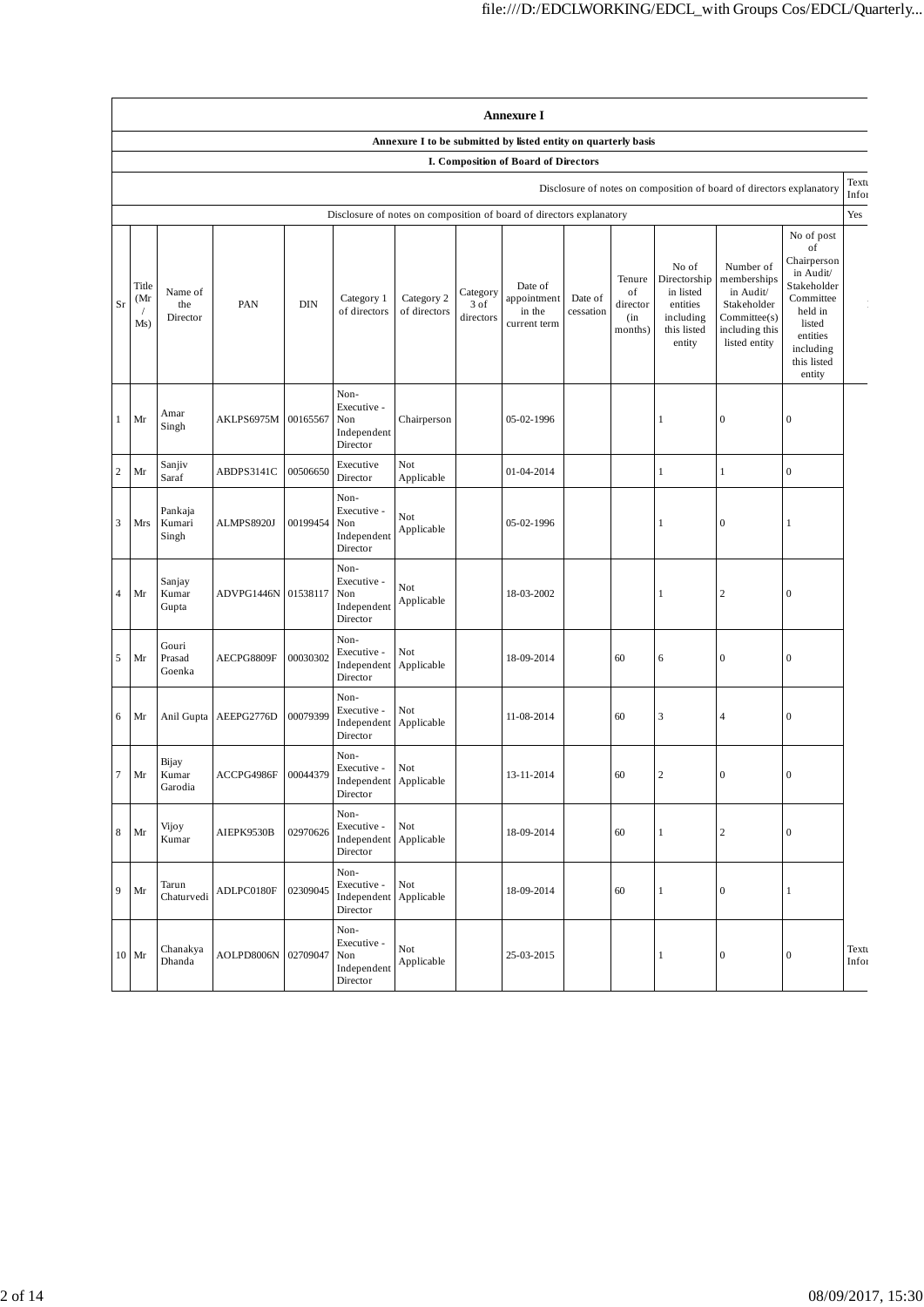| <b>Text Block</b>      |                                                                                                                                                                                                                                       |  |  |  |
|------------------------|---------------------------------------------------------------------------------------------------------------------------------------------------------------------------------------------------------------------------------------|--|--|--|
| Textual Information(1) | In case of non executive - non independent directors, due to ambiguity in the last quarter, date of<br>retire by rotation was considered and was given as date of appointment in this Quarter, original date<br>appointment is given. |  |  |  |
| Textual Information(2) | <b>Additional Director</b>                                                                                                                                                                                                            |  |  |  |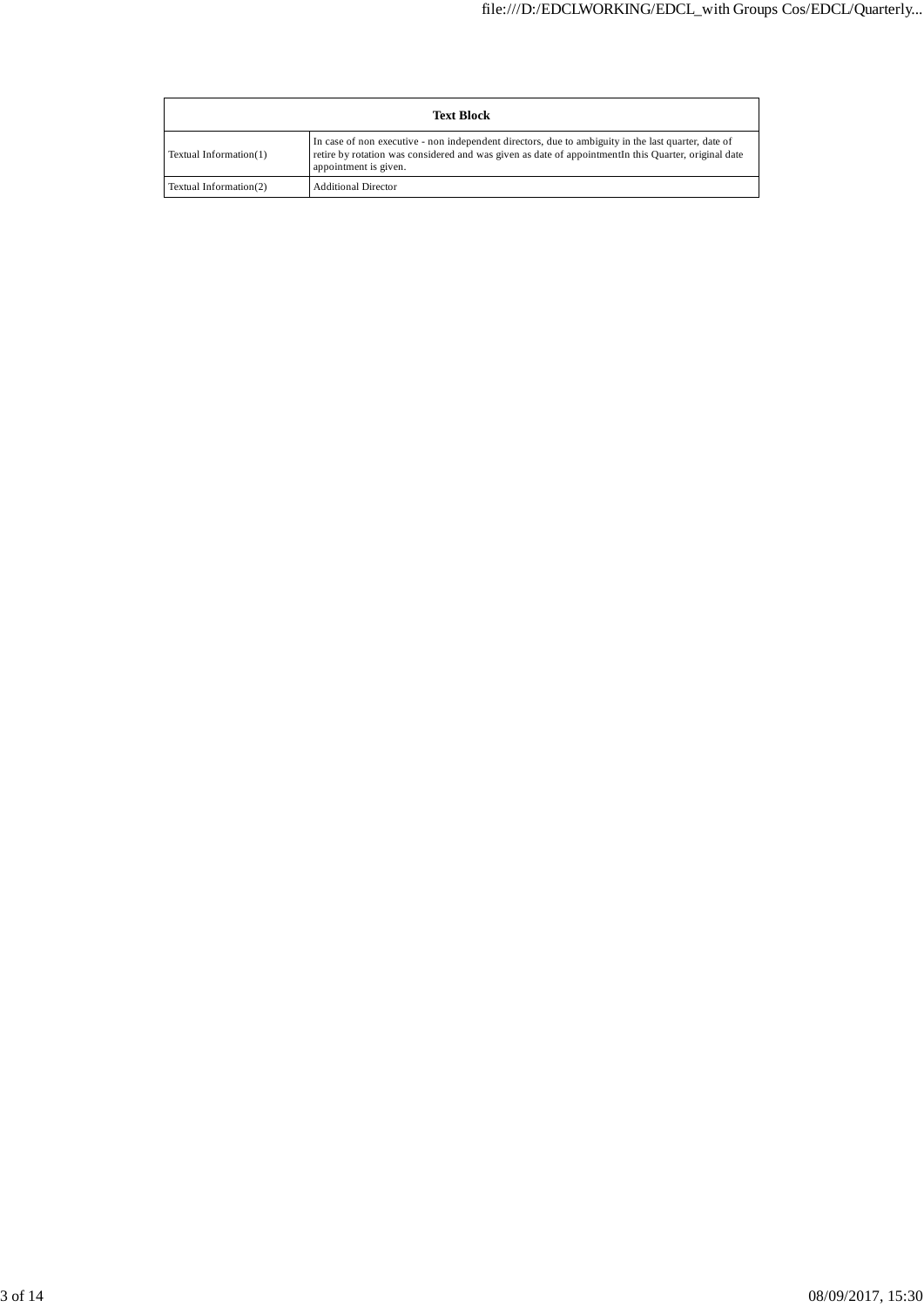|                                           | <b>Annexure 1</b>                                        |                                                         |                                                                |  |  |  |
|-------------------------------------------|----------------------------------------------------------|---------------------------------------------------------|----------------------------------------------------------------|--|--|--|
|                                           | Annexure 1                                               |                                                         |                                                                |  |  |  |
| <b>III. Meeting of Board of Directors</b> |                                                          |                                                         |                                                                |  |  |  |
| Sr                                        | $Date(s)$ of meeting (if any) in the<br>previous quarter | $Date(s)$ of meeting (if any) in the<br>current quarter | Maximum gap between any two consecutive (in<br>number of days) |  |  |  |
| $\mathbf{1}$                              | $01 - 11 - 2015$                                         |                                                         |                                                                |  |  |  |
| $\overline{c}$                            | 09-11-2015                                               |                                                         |                                                                |  |  |  |
| 3                                         | 20-11-2015                                               |                                                         | 10                                                             |  |  |  |
| $\overline{4}$                            |                                                          | $06-02-2016$                                            | 77                                                             |  |  |  |
| 5                                         |                                                          | 18-03-2016                                              | 40                                                             |  |  |  |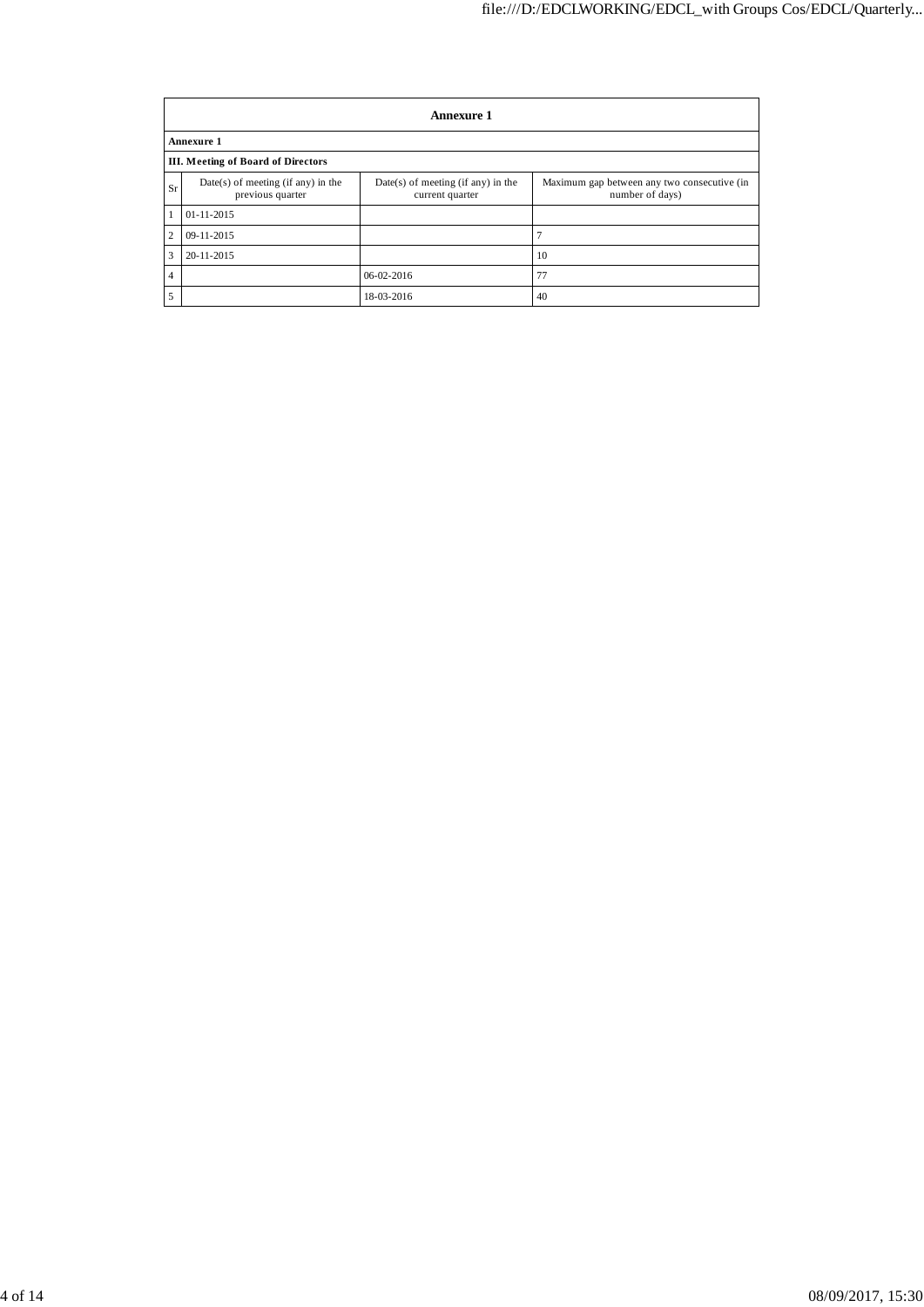**Text Block**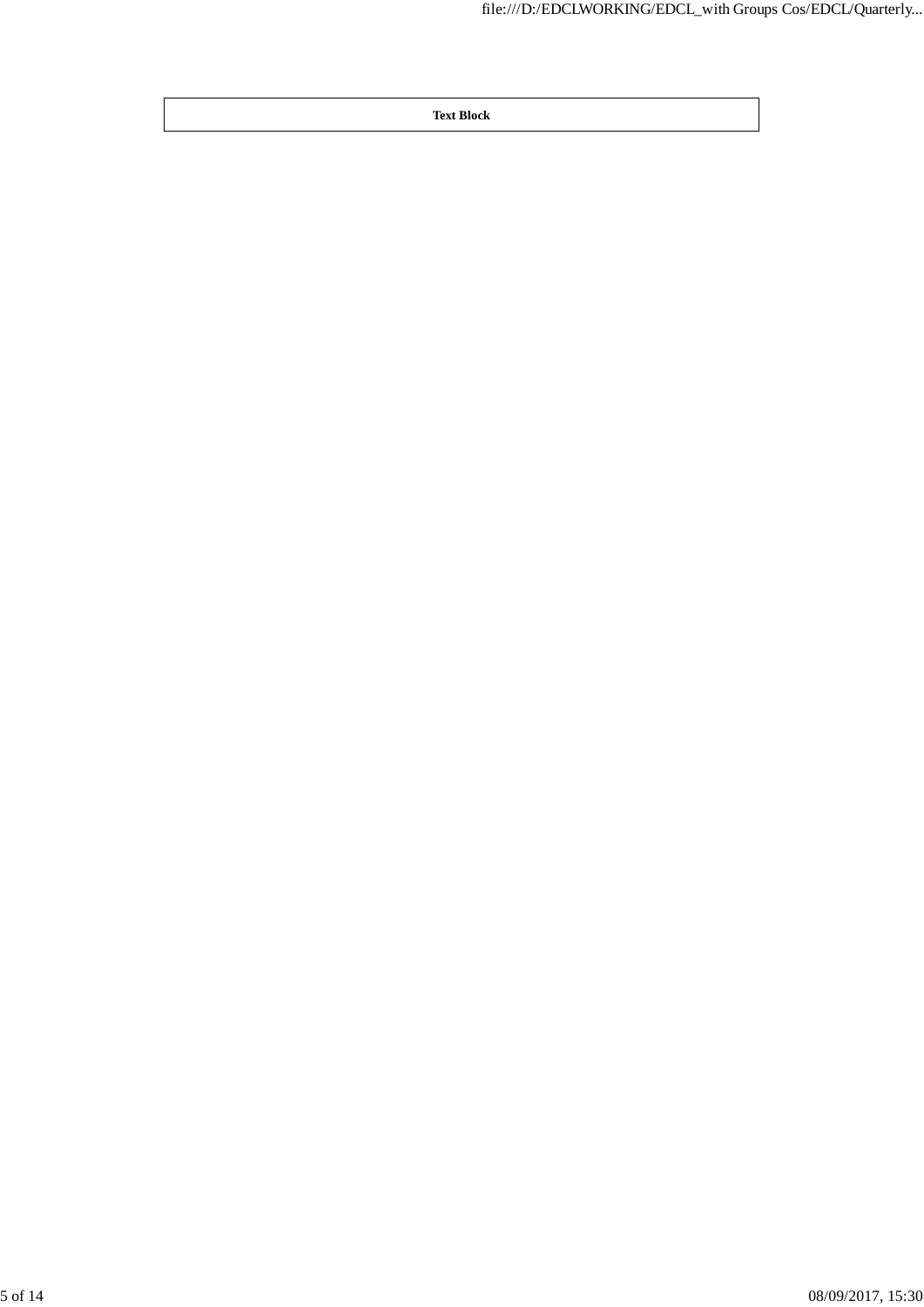|                | <b>Annexure 1</b>                                |                                                                     |                                                     |                                           |                                                                     |                                                                               |
|----------------|--------------------------------------------------|---------------------------------------------------------------------|-----------------------------------------------------|-------------------------------------------|---------------------------------------------------------------------|-------------------------------------------------------------------------------|
|                | <b>IV. Meeting of Committees</b>                 |                                                                     |                                                     |                                           |                                                                     |                                                                               |
| Sr             | Name of<br>Committee                             | $Date(s)$ of meeting<br>of the committee in<br>the relevant quarter | Whether<br>requirement of<br>Quorum met<br>(Yes/No) | Requirement of<br>Quorum met<br>(details) | $Date(s)$ of meeting<br>of the committee in<br>the previous quarter | Maximum gap between<br>any two consecutive<br>meetings (in number of<br>days) |
| 1              | <b>Audit Committee</b>                           | $06-02-2016$                                                        | Yes                                                 | All members<br>present                    | 30-10-2015                                                          | 98                                                                            |
| $\overline{c}$ | Nomination and<br>remuneration<br>committee      | $06-02-2016$                                                        | Yes                                                 | All members<br>present                    | 30-10-2015                                                          | 98                                                                            |
| 3              | <b>Stakeholders</b><br>Relationship<br>Committee | $04 - 02 - 2016$                                                    | Yes                                                 | $3$ out of $4$<br>members present         | 30-10-2015                                                          | 96                                                                            |
| 4              | Corporate Social<br>Responsibility<br>Committee  | $06-02-2016$                                                        | Yes                                                 | All members<br>present                    | 30-10-2015                                                          | 98                                                                            |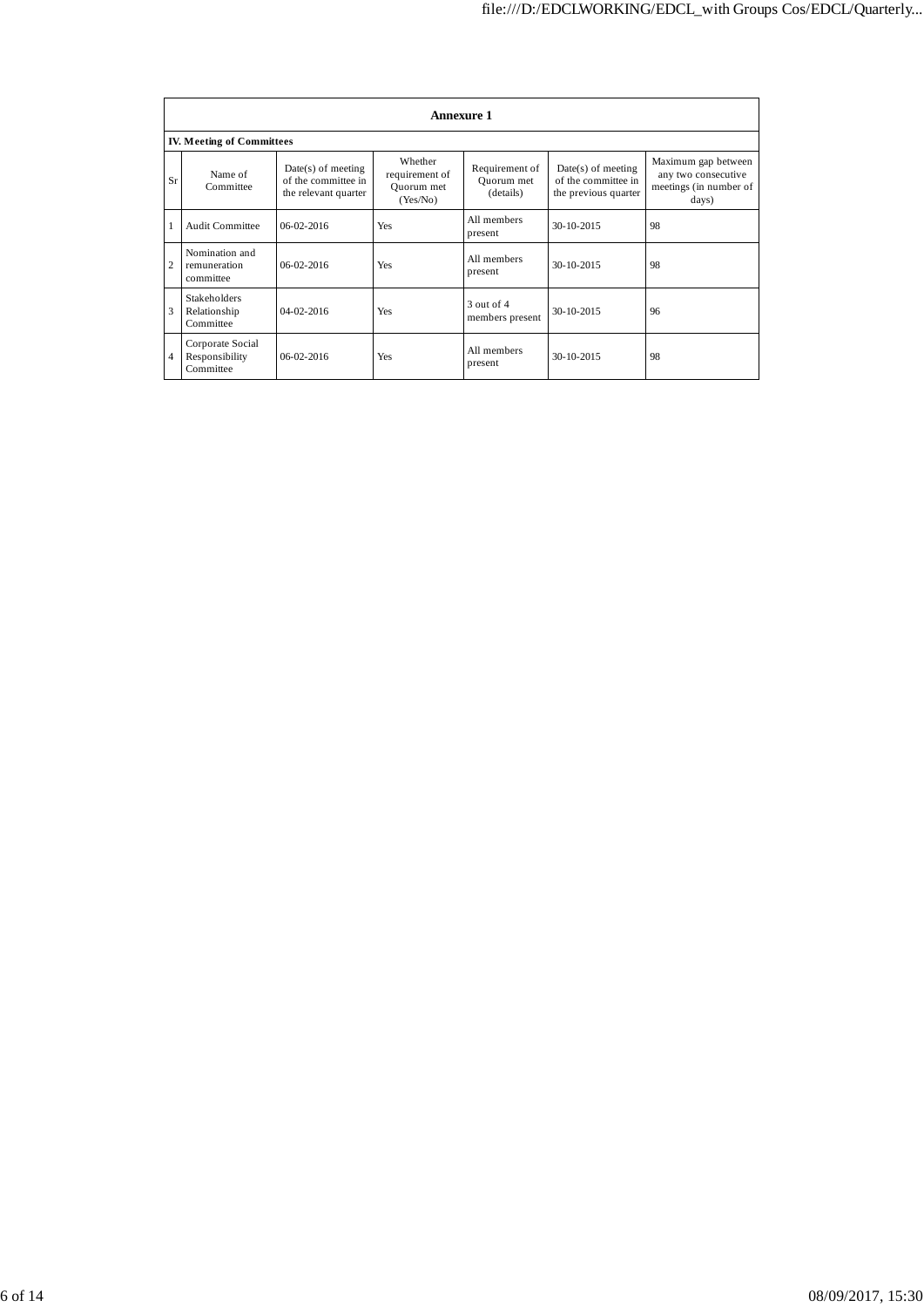**Text Block**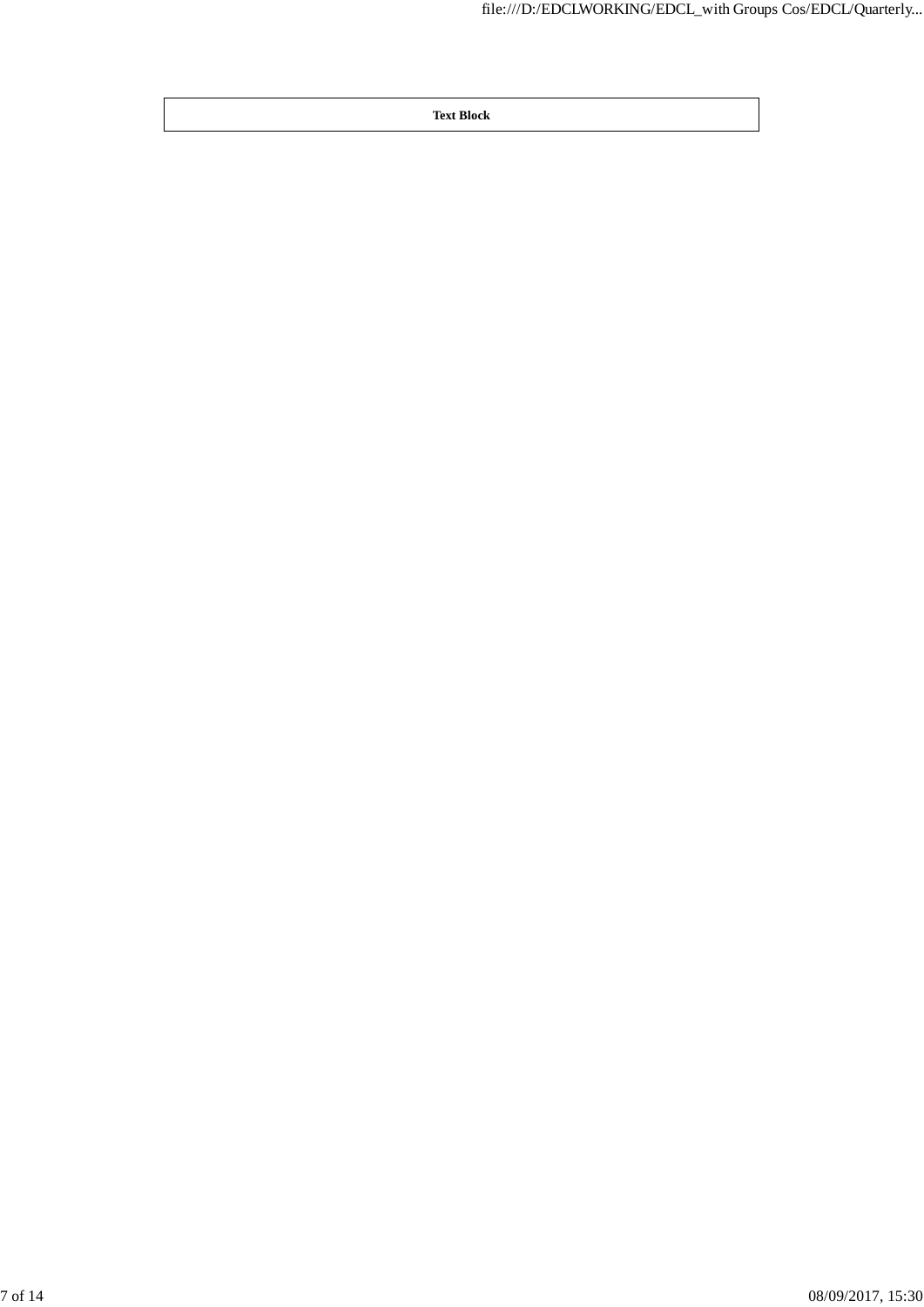|                | Annexure 1                                                                                                |                                  |                                                                          |  |  |  |
|----------------|-----------------------------------------------------------------------------------------------------------|----------------------------------|--------------------------------------------------------------------------|--|--|--|
|                | V. Related Party Transactions                                                                             |                                  |                                                                          |  |  |  |
| <b>Sr</b>      | Subject                                                                                                   | Compliance status<br>(Yes/No/NA) | If status is "No" details of non-compliance<br>may be given here.        |  |  |  |
|                | Whether prior approval of audit committee obtained                                                        | Yes                              |                                                                          |  |  |  |
| $\overline{2}$ | Whether shareholder approval obtained for material RPT                                                    | No                               | Shareholders Approval shall be taken in<br>the ensuing Geneeral Meeting. |  |  |  |
| $\overline{3}$ | Whether details of RPT entered into pursuant to omnibus<br>approval have been reviewed by Audit Committee | Yes                              |                                                                          |  |  |  |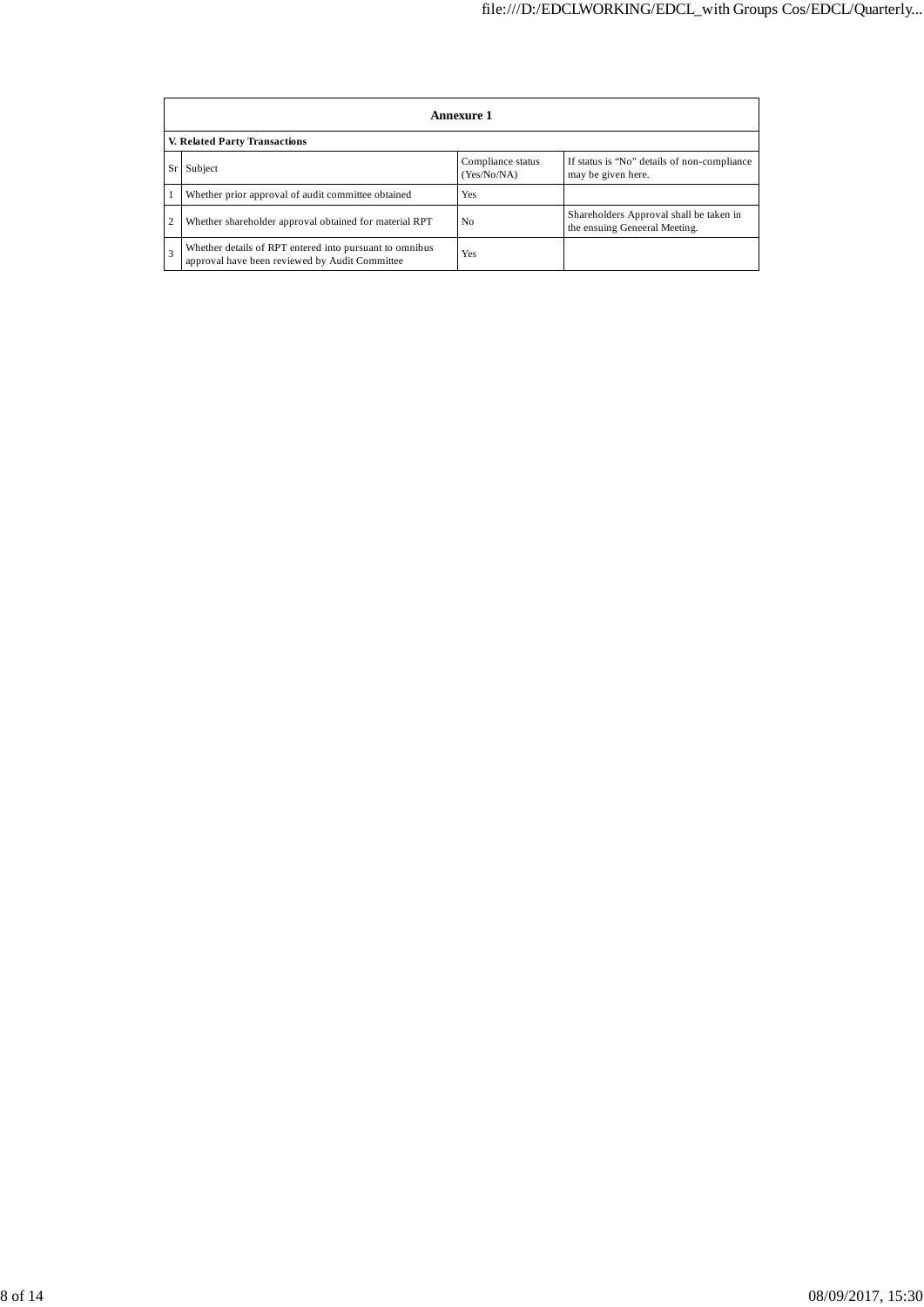|                | Annexure 1                                                                                                                                                                                                      |                               |  |  |  |
|----------------|-----------------------------------------------------------------------------------------------------------------------------------------------------------------------------------------------------------------|-------------------------------|--|--|--|
|                | <b>VI.</b> Affirmations                                                                                                                                                                                         |                               |  |  |  |
|                | Sr Subject                                                                                                                                                                                                      | Compliance status<br>(Yes/No) |  |  |  |
| $\mathbf{1}$   | The composition of Board of Directors is in terms of SEBI (Listing obligations and disclosure requirements)<br>Regulations, 2015                                                                                | Yes                           |  |  |  |
| $\overline{2}$ | The composition of the following committees is in terms of SEBI(Listing obligations and disclosure<br>requirements) Regulations, 2015 a. Audit Committee                                                        | Yes                           |  |  |  |
| $\overline{3}$ | The composition of the following committees is in terms of SEBI(Listing obligations and disclosure<br>requirements) Regulations, 2015. b. Nomination & remuneration committee                                   | Yes                           |  |  |  |
| $\overline{4}$ | The composition of the following committees is in terms of SEBI(Listing obligations and disclosure<br>requirements) Regulations, 2015. c. Stakeholders relationship committee                                   | Yes                           |  |  |  |
| 5              | The composition of the following committees is in terms of SEBI(Listing obligations and disclosure<br>requirements) Regulations, 2015. d. Risk management committee (applicable to the top 100 listed entities) | <b>NA</b>                     |  |  |  |
| 6              | The committee members have been made aware of their powers, role and responsibilities as specified in SEBI<br>(Listing obligations and disclosure requirements) Regulations, 2015.                              | Yes                           |  |  |  |
| $\overline{7}$ | The meetings of the board of directors and the above committees have been conducted in the manner as<br>specified in SEBI (Listing obligations and disclosure requirements) Regulations, 2015.                  | Yes                           |  |  |  |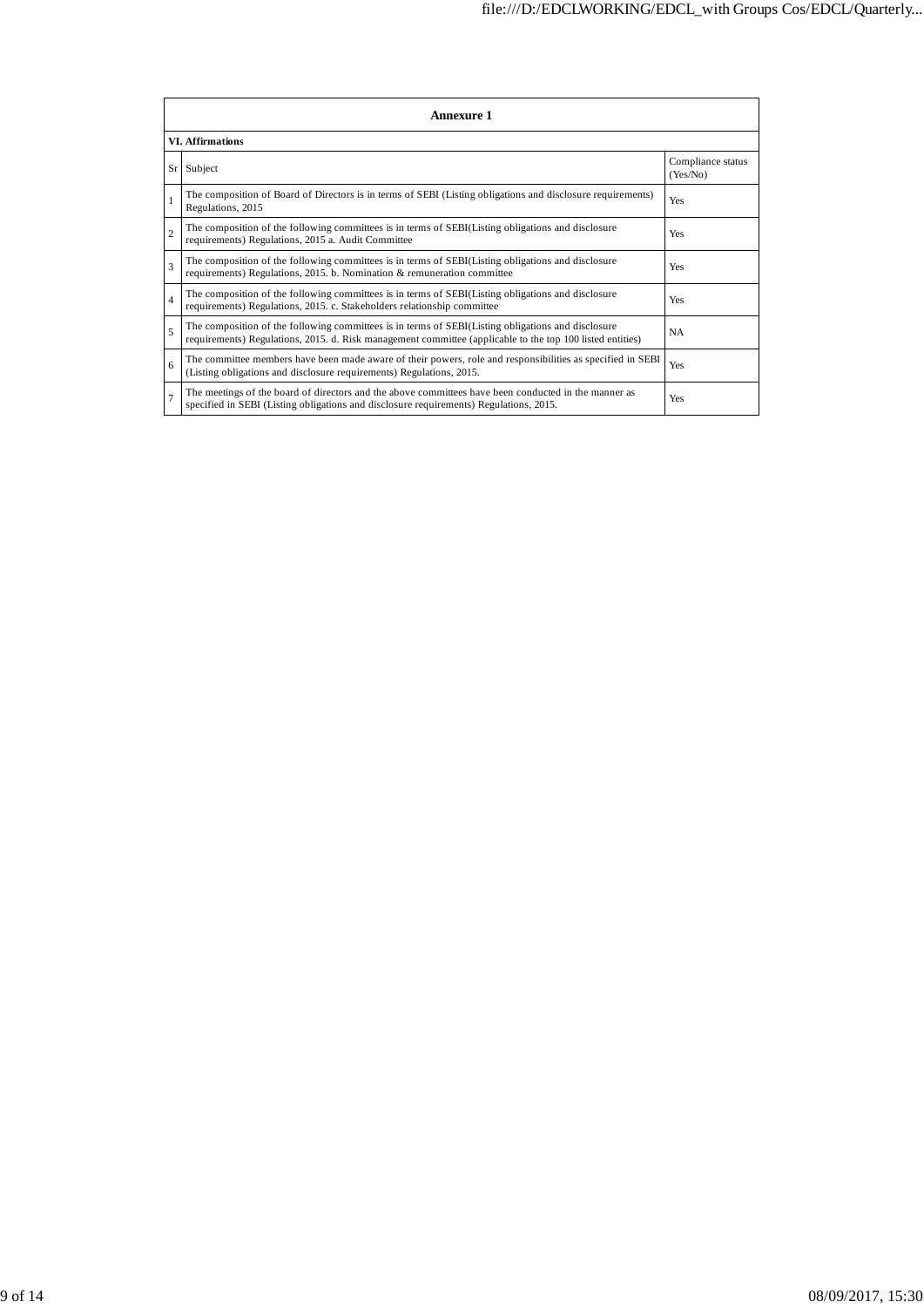|                         | <b>Annexure II</b>                                                                                                                            |                                  |                                                                      |                   |  |
|-------------------------|-----------------------------------------------------------------------------------------------------------------------------------------------|----------------------------------|----------------------------------------------------------------------|-------------------|--|
|                         | Annexure II to be submitted by listed entity at the end of the financial year (for the whole of financial year)                               |                                  |                                                                      |                   |  |
|                         | I. Disclosure on website in terms of Listing Regulations                                                                                      |                                  |                                                                      |                   |  |
| Sr                      | Item                                                                                                                                          | Compliance status<br>(Yes/No/NA) | If status is "No" details of<br>non-compliance may be<br>given here. | Web address       |  |
| $\mathbf{1}$            | Details of business                                                                                                                           | Yes                              |                                                                      | www.edclgroup.com |  |
| $\overline{c}$          | Terms and conditions of appointment of independent<br>directors                                                                               | Yes                              |                                                                      | www.edclgroup.com |  |
| $\overline{\mathbf{3}}$ | Composition of various committees of board of<br>directors                                                                                    | Yes                              |                                                                      | www.edclgroup.com |  |
| $\overline{4}$          | Code of conduct of board of directors and senior<br>management personnel                                                                      | Yes                              |                                                                      | www.edclgroup.com |  |
| 5                       | Details of establishment of vigil mechanism/ Whistle<br><b>Blower</b> policy                                                                  | Yes                              |                                                                      | www.edclgroup.com |  |
| 6                       | Criteria of making payments to non-executive directors                                                                                        | Yes                              |                                                                      | www.edclgroup.com |  |
| $\overline{7}$          | Policy on dealing with related party transactions                                                                                             | Yes                              |                                                                      | www.edclgroup.com |  |
| 8                       | Policy for determining 'material' subsidiaries                                                                                                | Yes                              |                                                                      | www.edclgroup.com |  |
| $\overline{Q}$          | Details of familiarization programmes imparted to<br>independent directors                                                                    | Yes                              |                                                                      | www.edclgroup.com |  |
| 10                      | Contact information of the designated officials of the<br>listed entity who are responsible for assisting and<br>handling investor grievances | Yes                              |                                                                      | www.edclgroup.com |  |
| 11                      | email address for grievance redressal and other relevant<br>details                                                                           | Yes                              |                                                                      | www.edclgroup.com |  |
|                         | 12 Financial results                                                                                                                          | Yes                              |                                                                      | www.edclgroup.com |  |
| 13                      | Shareholding pattern                                                                                                                          | Yes                              |                                                                      | www.edclgroup.com |  |
| 14                      | Details of agreements entered into with the media<br>companies and/or their associates                                                        | NA                               |                                                                      |                   |  |
|                         | 15 New name and the old name of the listed entity                                                                                             | NA                               |                                                                      |                   |  |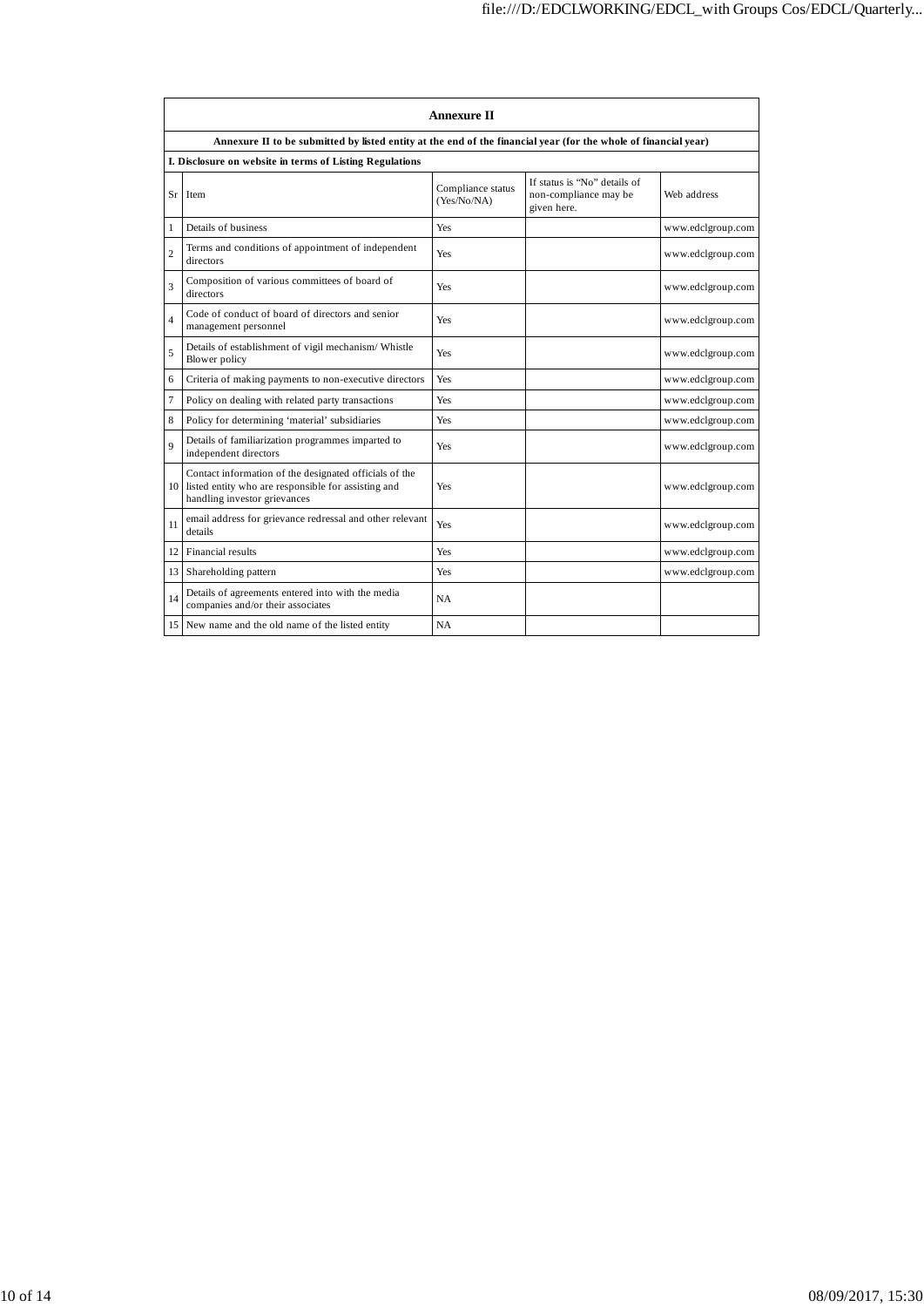|                  | <b>Annexure II</b>                                                                                                      |                                     |                                  |                                                                        |  |
|------------------|-------------------------------------------------------------------------------------------------------------------------|-------------------------------------|----------------------------------|------------------------------------------------------------------------|--|
|                  | <b>II. Annual Affirmations</b>                                                                                          |                                     |                                  |                                                                        |  |
| Sr               | Particulars                                                                                                             | Regulation<br>Number                | Compliance status<br>(Yes/No/NA) | If status is "No" details of non-<br>compliance may be given here.     |  |
| $\mathbf{1}$     | Independent director(s) have been appointed in terms of<br>specified criteria of 'independence' and/or 'eligibility'    | $16(1)(b)$ &<br>25(6)               | Yes                              |                                                                        |  |
| 2                | Board composition                                                                                                       | 17(1)                               | Yes                              |                                                                        |  |
| 3                | Meeting of Board of directors                                                                                           | 17(2)                               | Yes                              |                                                                        |  |
| $\overline{4}$   | Review of Compliance Reports                                                                                            | 17(3)                               | Yes                              |                                                                        |  |
| 5                | Plans for orderly succession for appointments                                                                           | 17(4)                               | Yes                              |                                                                        |  |
| 6                | Code of Conduct                                                                                                         | 17(5)                               | Yes                              |                                                                        |  |
| $\boldsymbol{7}$ | Fees/compensation                                                                                                       | 17(6)                               | Yes                              |                                                                        |  |
| 8                | Minimum Information                                                                                                     | 17(7)                               | Yes                              |                                                                        |  |
| 9                | Compliance Certificate                                                                                                  | 17(8)                               | Yes                              |                                                                        |  |
| 10               | Risk Assessment & Management                                                                                            | 17(9)                               | Yes                              |                                                                        |  |
| 11               | Performance Evaluation of Independent Directors                                                                         | 17(10)                              | Yes                              |                                                                        |  |
| 12               | Composition of Audit Committee                                                                                          | 18(1)                               | Yes                              |                                                                        |  |
| 13               | Meeting of Audit Committee                                                                                              | 18(2)                               | Yes                              |                                                                        |  |
| 14               | Composition of nomination & remuneration committee                                                                      | 19(1) & (2)                         | Yes                              |                                                                        |  |
| 15               | Composition of Stakeholder Relationship Committee                                                                       | 20(1) & (2)                         | Yes                              |                                                                        |  |
| 16               | Composition and role of risk management committee                                                                       | 21(1),<br>(2), (3), (4)             | NA                               |                                                                        |  |
| 17               | Vigil Mechanism                                                                                                         | 22                                  | Yes                              |                                                                        |  |
|                  | 18 Policy for related party Transaction                                                                                 | $23(1)$ ,<br>$(5),(6),(7)$ &<br>(8) | Yes                              |                                                                        |  |
| 19               | Prior or Omnibus approval of Audit Committee for all<br>related party transactions                                      | 23(2), (3)                          | Yes                              |                                                                        |  |
| 20               | Approval for material related party transactions                                                                        | 23(4)                               | N <sub>0</sub>                   | Shareholders approval shall be<br>taken in ensuing General<br>Meeting. |  |
| 21               | Composition of Board of Directors of unlisted material<br>Subsidiary                                                    | 24(1)                               | Yes                              |                                                                        |  |
| 22               | Other Corporate Governance requirements with respect<br>to subsidiary of listed entity                                  | $24(2)$ ,<br>$(3),(4),(5)$ &<br>(6) | Yes                              |                                                                        |  |
| 23               | Maximum Directorship & Tenure                                                                                           | $25(1)$ & (2)                       | Yes                              |                                                                        |  |
| 24               | Meeting of independent directors                                                                                        | 25(3) & (4)                         | Yes                              |                                                                        |  |
| 25               | Familiarization of independent directors                                                                                | 25(7)                               | Yes                              |                                                                        |  |
| 26               | Memberships in Committees                                                                                               | 26(1)                               | Yes                              |                                                                        |  |
| 27               | Affirmation with compliance to code of conduct from<br>members of Board of Directors and Senior management<br>personnel | 26(3)                               | Yes                              |                                                                        |  |
| 28               | Disclosure of Shareholding by Non-Executive Directors                                                                   | 26(4)                               | Yes                              |                                                                        |  |
| 29               | Policy with respect to Obligations of directors and senior<br>management                                                | $26(2)$ & $26(5)$                   | Yes                              |                                                                        |  |
|                  | Any other information to be provided - Add Notes                                                                        |                                     |                                  |                                                                        |  |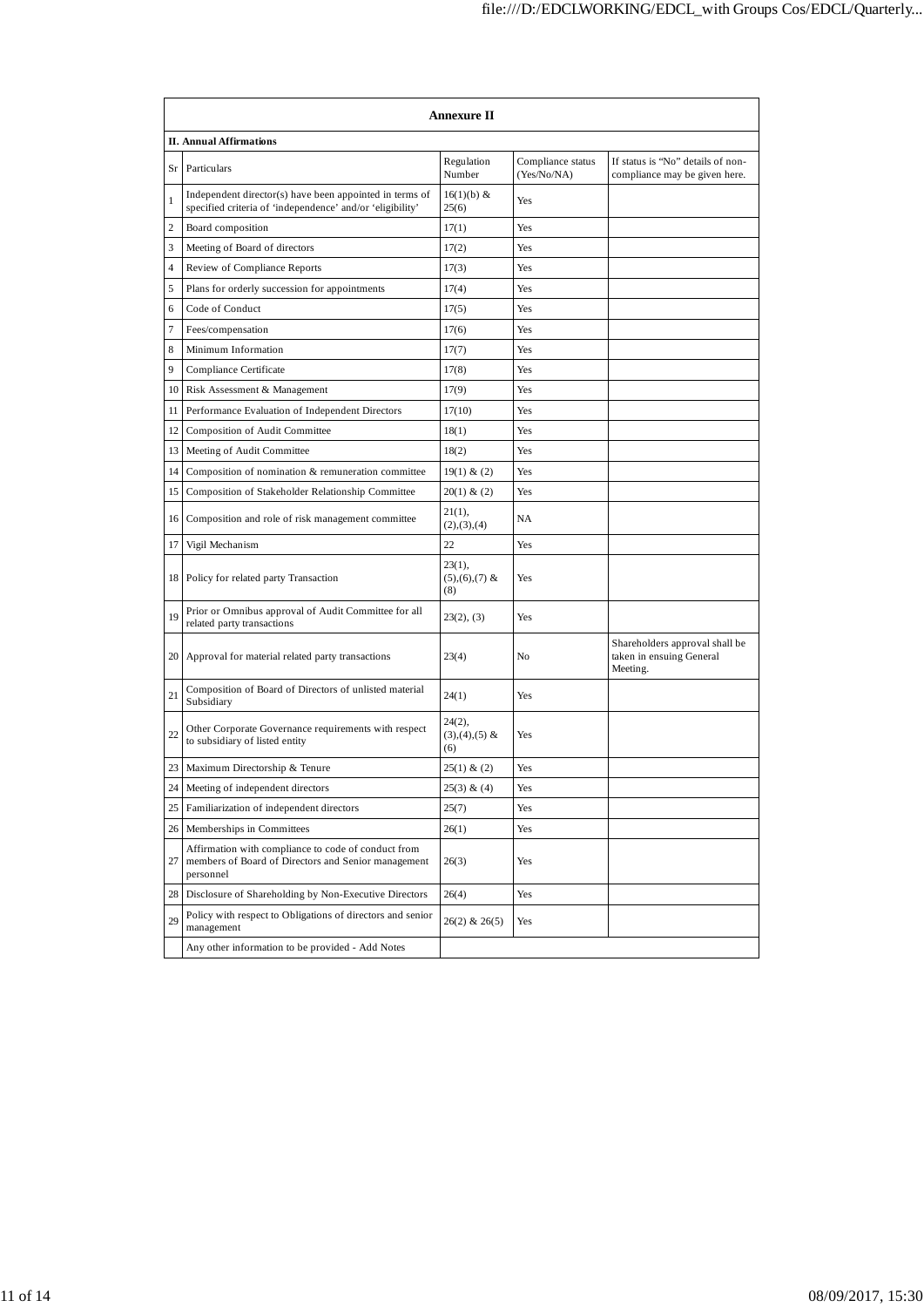| Annexure II                                                                                                                                                           |     |  |  |  |  |
|-----------------------------------------------------------------------------------------------------------------------------------------------------------------------|-----|--|--|--|--|
| <b>III.</b> Affirmations                                                                                                                                              |     |  |  |  |  |
| The Listed Entity has approved Material Subsidiary Policy and the Corporate Governance requirements with respect to<br>subsidiary of Listed Entity have been complied | Yes |  |  |  |  |